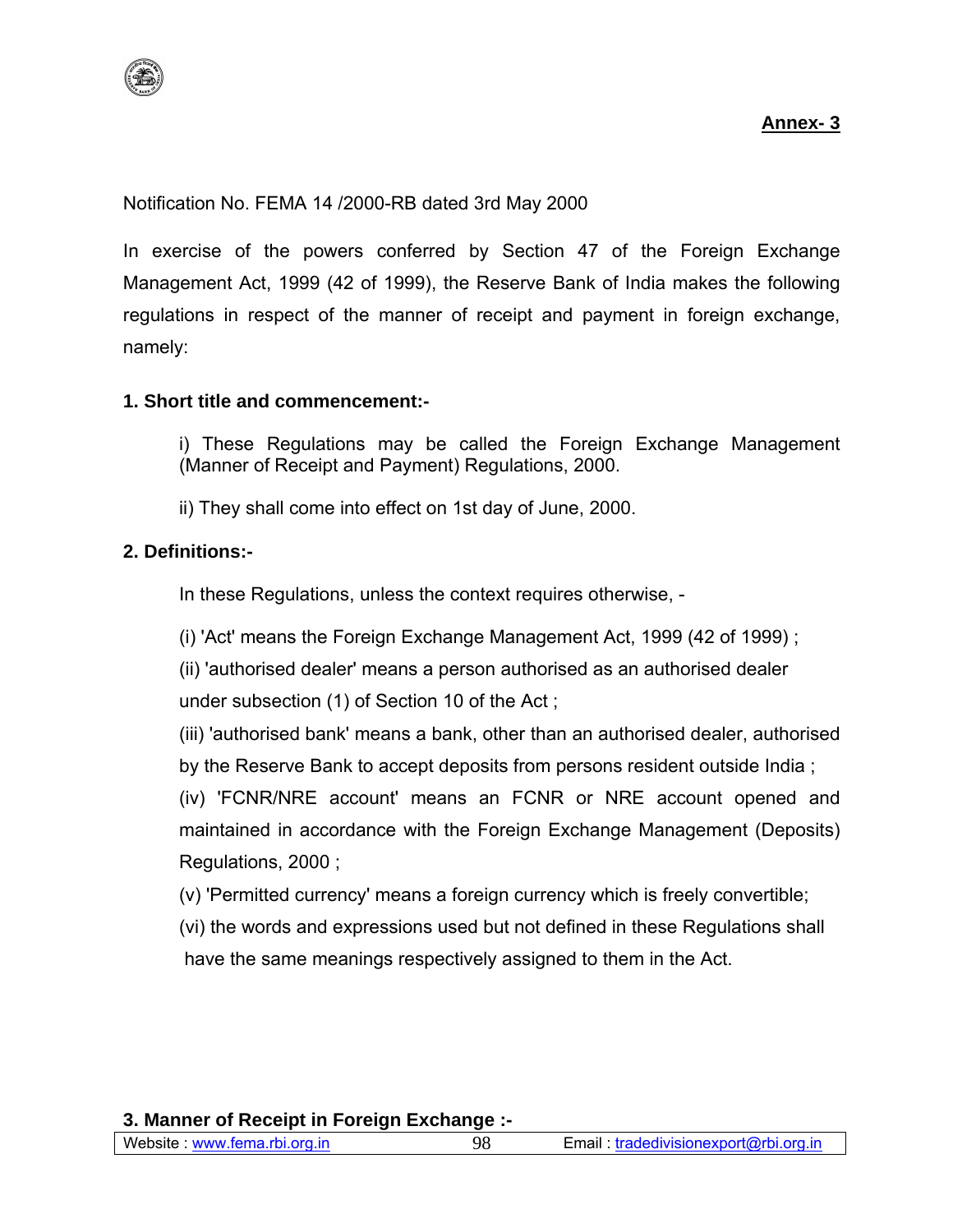

(1) Every receipt in foreign exchange by an authorised dealer, whether by way of remittance from a foreign country (other than Nepal and Bhutan) or by way of reimbursement from his branch or correspondent outside India against payment for export from India, or against any other payment, shall be as mentioned below:

| Group                                                                                                                                                                                        | Manner of receipt of foreign exchange                                                                                                                                                                                                                                                                                                                                                                                              |
|----------------------------------------------------------------------------------------------------------------------------------------------------------------------------------------------|------------------------------------------------------------------------------------------------------------------------------------------------------------------------------------------------------------------------------------------------------------------------------------------------------------------------------------------------------------------------------------------------------------------------------------|
| (1) member countries in<br>the Asian Clearing Union<br>Nepal)namely,<br>except)<br>Bangladesh<br>lslamic.<br>Republic of Iran<br>$\sim 10^{-1}$<br>Myanmar , Pakistan and<br><b>SriLanka</b> | a) payment for all eligible current transactions by debit to<br>the Asian Clearing Union dollar account in India of a bank<br>of the member country in which the other party to the<br>transaction is resident or by credit to the Asian Clearing<br>Union dollar account of the authorised dealer maintained<br>with the correspondent bank in the member country; and<br>b) payment in any permitted currency in all other cases |
| all countries other<br>(2)<br>than those mentioned in<br>(1).                                                                                                                                | a) payment in rupees from the account of a bank situated<br>in any country other than a member country of Asian<br>Clearing Union or Nepal or Bhutan; or<br>b) payment in any permitted currency.                                                                                                                                                                                                                                  |

" (1 A) In respect of exports from India to Myanmar, payment may be received in any freely convertible currency or through ACU Mechanism from Myanmar"

(2) In respect of an export from India, payment shall be received in a currency appropriate to the place of final destination as mentioned in the declaration form irrespective of the country of residence of the buyer.

# **4. Payment for export in certain cases:-**

Notwithstanding anything contained in Regulation 3, payment for export may also be received by the exporter as under, namely:

i) in the form of a bank draft, cheque, pay order, foreign currency notes /travelers cheque from a buyer during his visit to India, provided the foreign

99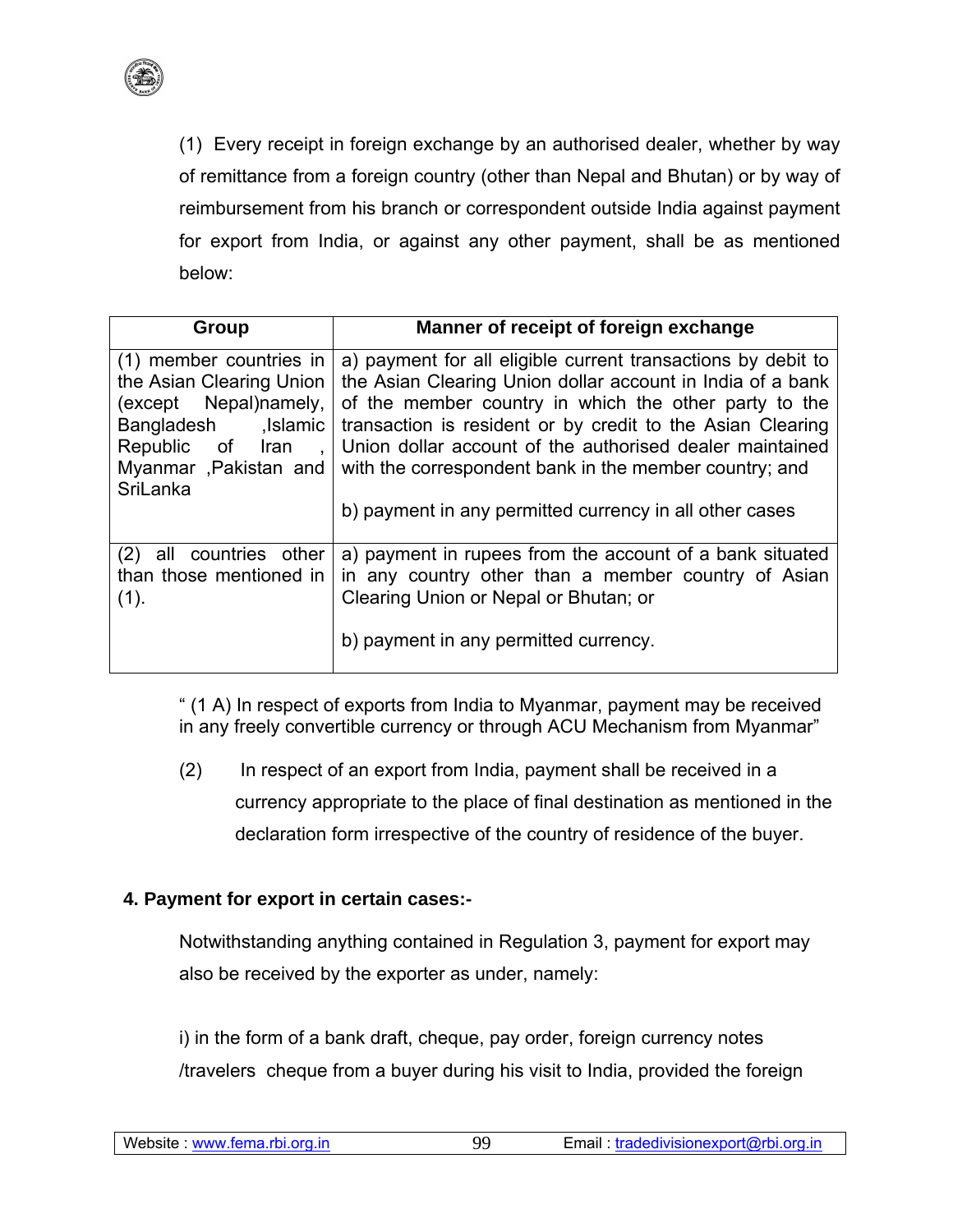

currency so received is surrendered within the specified period to the authorised dealer of which the exporter is a customer ;

ii) by debit to FCNR/NRE account maintained by the buyer with an authorised dealer or an authorised bank in India ;

iii) in rupees from the credit card servicing bank in India against the charge slip signed by the buyer where such payment is made by the buyer through a credit card ;

iv) from a rupee account held in the name of an Exchange House with an authorised dealer if the amount does not exceed two lakh rupees per export transaction ;

v) in accordance with the directions issued by the Reserve Bank to authorised dealers, where the export is covered by the arrangement between the Central Government and the Government of a foreign country or by the credit arrangement entered into by the Exim Bank with a financial institution in a foreign state;

vi) in the form of precious metals i.e. gold /silver /platinum equivalent to value of jewellery exported by Gems and Jewellery units in Special Economic Zones and Export Oriented Units on the condition that the sale contract provides for the same and the value is declared in the relevant GR /SDF /PP forms.

# **5. Manner of payment in foreign exchange:-**

(1) A payment in foreign exchange by an authorised dealer, whether by way of remittance from India or by way of reimbursement to his branch or correspondent outside India (other than Nepal and Bhutan) against payment for import into India, or against any other payment, shall be as mentioned below: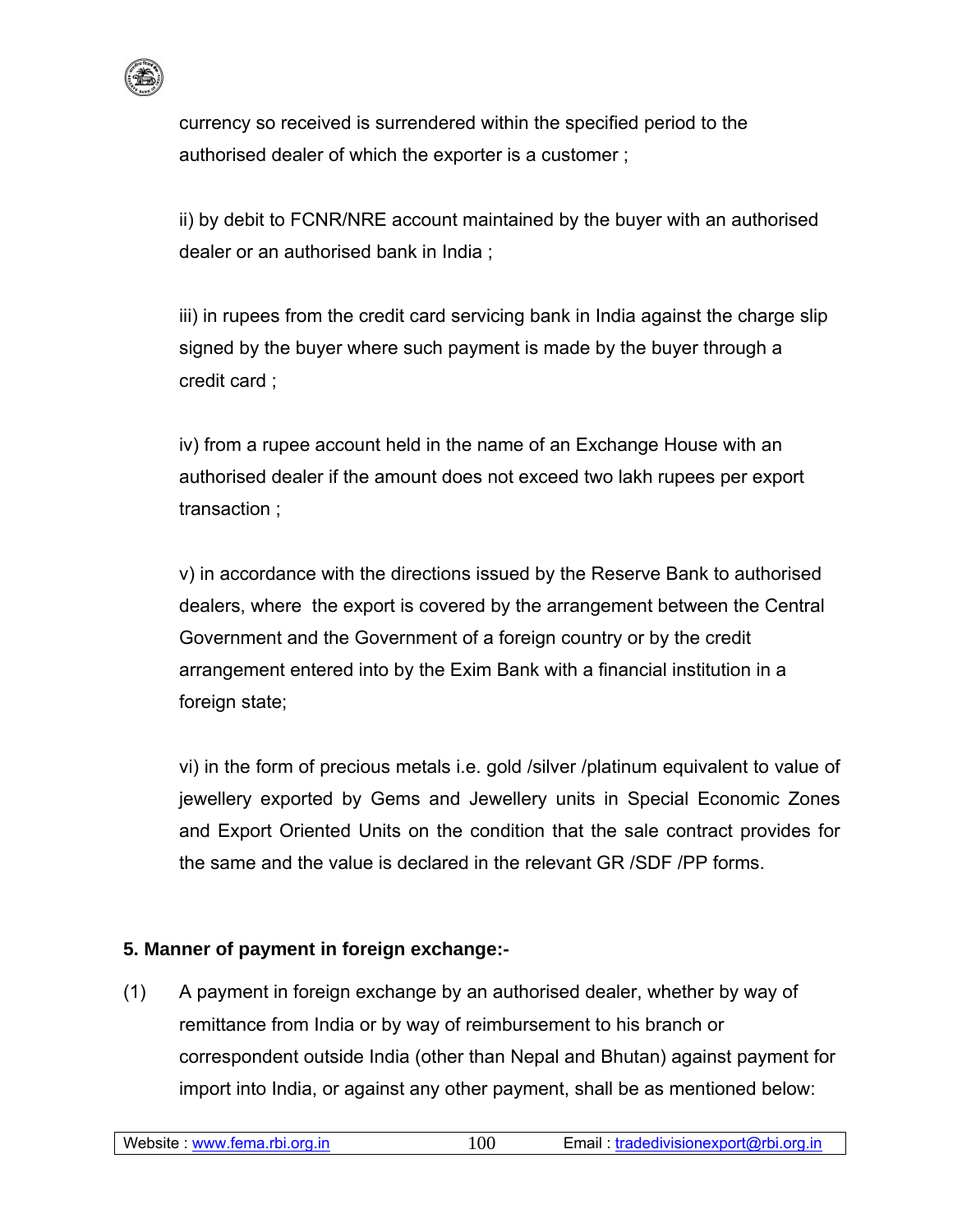

| <b>Manner of payment</b>                                                                                                                                                                                                                                                                                                                                                                                                                                    |
|-------------------------------------------------------------------------------------------------------------------------------------------------------------------------------------------------------------------------------------------------------------------------------------------------------------------------------------------------------------------------------------------------------------------------------------------------------------|
| a) payment for all eligible current transactions by credit to<br>the Asian Clearing Union dollar account in India of a bank<br>the Asian Clearing Union<br>(except Nepal)namely,<br>of the member country in which the other party to the<br>transaction is resident or by debit to the Asian Clearing<br><b>Islamic</b><br>Union dollar account of the authorised dealer maintained<br>Iran, $ $<br>with the correspondent bank in the member country; and |
| b) payment in any permitted currency in other cases                                                                                                                                                                                                                                                                                                                                                                                                         |
| a) payment in rupees from the account of a bank situated<br>in any country other than a member country of Asian<br>Clearing Union or Nepal or Bhutan; or<br>b) payment in any permitted currency.                                                                                                                                                                                                                                                           |
|                                                                                                                                                                                                                                                                                                                                                                                                                                                             |

" (1 A) In respect of imports into India from Myanmar, payment may be made in any freely convertible currency or through ACU Mechanism to Myanmar"

(2) In respect of import into India,

a) where the goods are shipped from a member country of Asian Clearing Union (other than Nepal) but the supplier is resident of a country other than a member country of Asian Clearing Union, payment may be made in a manner specified for countries in Group (2) of Regulation 5 ;

b) in all other cases, payment shall be made in a currency appropriate to the country of shipment of goods.

## **6. Manner of Payment in certain cases :-**

Notwithstanding anything contained in Regulation 5 -

(1) where an import is covered by the special arrangement between the Central Government and the Government of a foreign state, the payment for import shall be made in accordance with the directions issued by the Reserve Bank to authorised dealer ;